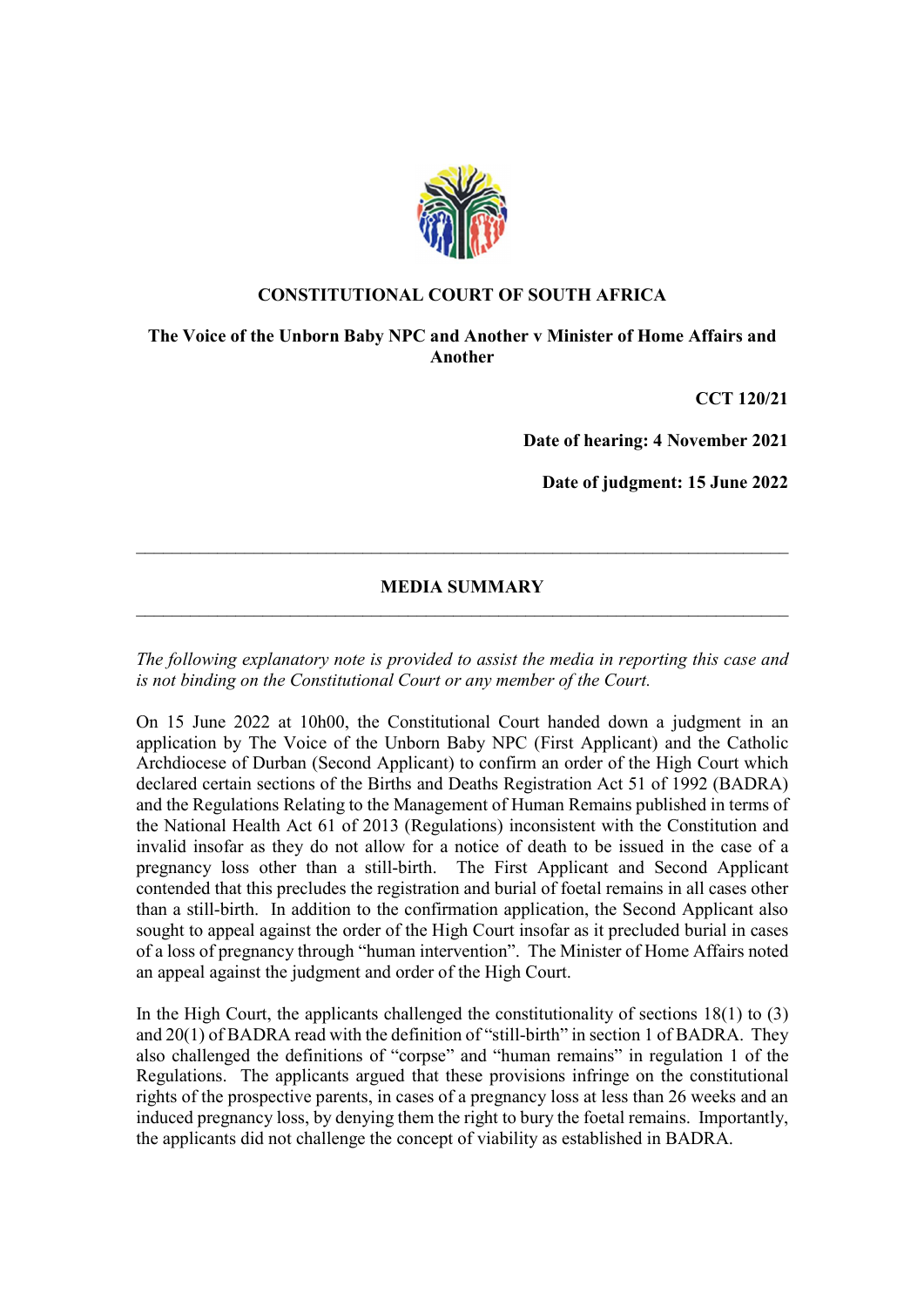The High Court held that the respondent's argument – that the use of the criterion of viability in order to accord burial rights is a necessary limitation as contemplated in section 36 of the Constitution – was not convincing. According to the High Court, the issue was the emotional loss and the pain felt by prospective parents, which is the same in instances of a still-birth as in pregnancy loss other than a still-birth. Thus, the High Court held that no rational reason exists as to why these two kinds of pregnancy loss are treated differently.

The High Court further held that there is no reason why the impugned provisions cannot be adapted to cater for a loss of pregnancy other than a still-birth for those prospective parents who wish to conduct a burial. The High Court found that this would restore the dignity of the prospective parents who have suffered a loss. The High Court concluded that the impugned provisions of BADRA and the Regulations are inconsistent with the Constitution and invalid to the extent that they restrict the foetal burial right to cases of loss of pregnancy by way of a still-birth. The High Court order declared that bereaved parents have the right to bury the foetus in the event of a loss of pregnancy other than a still-birth. The High Court did not, however, extend the application of the declaration of invalidity to cases of loss of pregnancy through "human intervention".

Before this Court, the First Applicant accepted that it is settled law that a foetus is not a legal subject and does not have any legal interests or rights. The First Applicant submitted that there is no reason to prohibit prospective parents who suffer pregnancy loss by way of a miscarriage from burying the foetal remains if such burial is their wish. However, the First Applicant submitted that the provisions of BADRA have the effect that no burial order can be issued for foetuses lost through a miscarriage before the 26-week mark, and the Regulations only make provision for the burial of "corpses" and "human remains" but not for foetal remains. As a result, the First Applicant contended that the impugned provisions of BADRA and the Regulations infringe on the constitutionally protected rights of prospective parents, who are denied the choice to bury the foetal remains. The First Applicant submitted that prospective parents who suffer a miscarriage have a clear interest in choosing to bury the foetal remains, and there is no legitimate governmental purpose in restricting the foetal burial right.

The Second Applicant submitted that its members hold the sincere religious belief that they become parents and their children are human persons from the moment of conception. In line with this, the Second Applicant sought not only to confirm the High Court's order of constitutional validity but also to appeal against the High Court's qualification of the burial right. The Second Applicant argued that the burial right should be extended so that it also applies in cases of pregnancy loss by way of "human intervention". The Second Applicant argued that BADRA prohibits its members from burying foetal remains (other than in cases of still-birth) and therefore limits their constitutional right to freedom of religion as enshrined in section 15 of the Constitution. The Second Applicant also submitted that qualification of the burial right, and the distinction between different categories of foetal remains, limits the right to equality and fails to disclose of any rational basis for such limitation.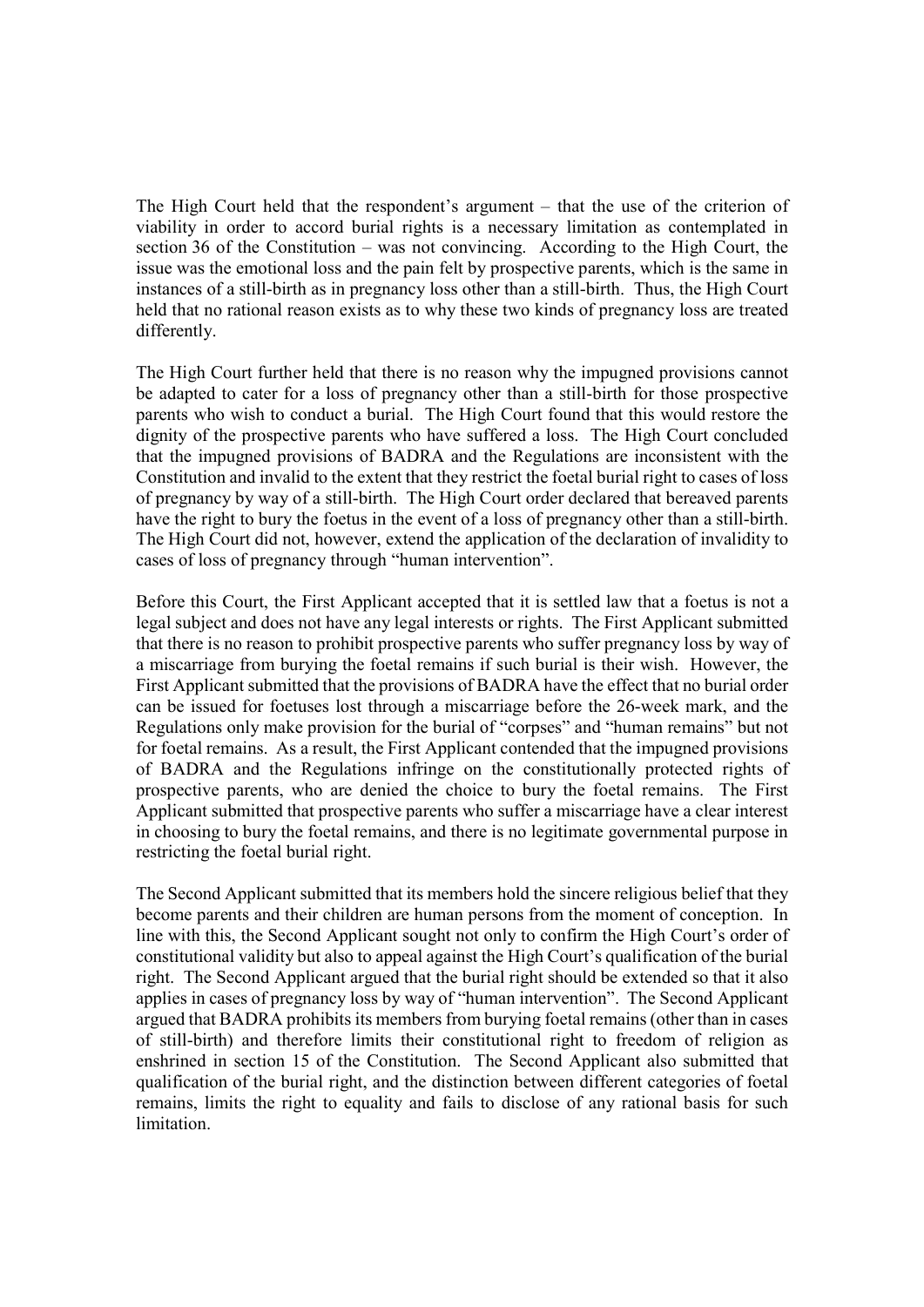The Minister of Home Affairs made the submission that confirmation of the High Court's order of constitutional invalidity would be strenuous on both the Department of Home Affairs and the Department of Health. Such confirmation would require the category of buriable foetuses to be extended to pre-viability foetuses. This would require additional processing of the death and burial registrations by the state, a task that is beyond its capacity. The Minister also submitted that the issues that arise in this matter are polycentric and emotive in nature and should be dealt with by the Legislature. It was the Minister's submission that it is not the role of the judiciary to decide moral dilemmas or to dictate society's ethics when medicine, philosophy and theology are unable to arrive at any consensus. The Minister further submitted that the High Court overemphasised the subjective pain experienced by bereaved parents, yielding to a plea *ad misericordiam*, and failed to dissect, distil and apply the applicable legal principles in this matter. Finally, the Minister contended that the relief granted by the High Court usurps the powers of the Legislature and contravenes the doctrine of separation of powers.

The Minister of Health submitted that the statutory provisions imposing a duty to register a still-birth are established for legal purposes and not reasons related to the mourning or recognition of the social and emotional consequences of a still-birth or miscarriage. The Minister further submitted that the Constitution imposes on municipalities the executive authority and obligation to administer cemeteries and to regulate the burial of foetal remains. Further still, the Minister submitted that constitutionally challenging BADRA and the Regulations, without interpreting and considering relevant legislation in the applicable constitutional and legislative context, does not support a finding of constitutional invalidity. Finally, the Minister submitted that the impugned legislation does not violate any Constitutional rights of the applicant or those they represent.

The Women's Legal Centre Trust and the Sexual and Reproductive Justice Coalition were admitted as the First and Second amicus curiae respectively. They made the submission that the right to terminate a pregnancy is guaranteed by the right to bodily integrity in section 12(2) of the Constitution and the right to have access to health care services, including reproductive health care, in section  $27(1)(a)$  of the Constitution. They further contended that South Africa has ratified international instrument which impose clear obligations on the South African government to ensure the legal, economic and social conditions that enable and encourage women to exercise their sexual and reproductive rights, including their right of access to abortion services, freely and voluntarily. Finally, they submitted that if the foetal burial right is extended this would have a profound impact on the termination of pregnancy services that may be offered to women. Extending the foetal burial right, they contended, would give rise to a number of challenges relating to procedures for medical and surgical termination of pregnancy, including, inter alia, the need for additional infrastructure to identify and separate foetal remains in the early stages of pregnancy and the heavy burden that will be placed on facilities offering surgical termination. They submitted that these additional burdens would likely result in a decrease in facilities offering termination of pregnancy services and a concomitant diminution of associated sexual and reproductive rights.

Cause for Justice (CFJ) was admitted as the Third amicus curiae. It submitted that the disposal of foetal remains as medical waste is inconsistent with the value of human dignity.